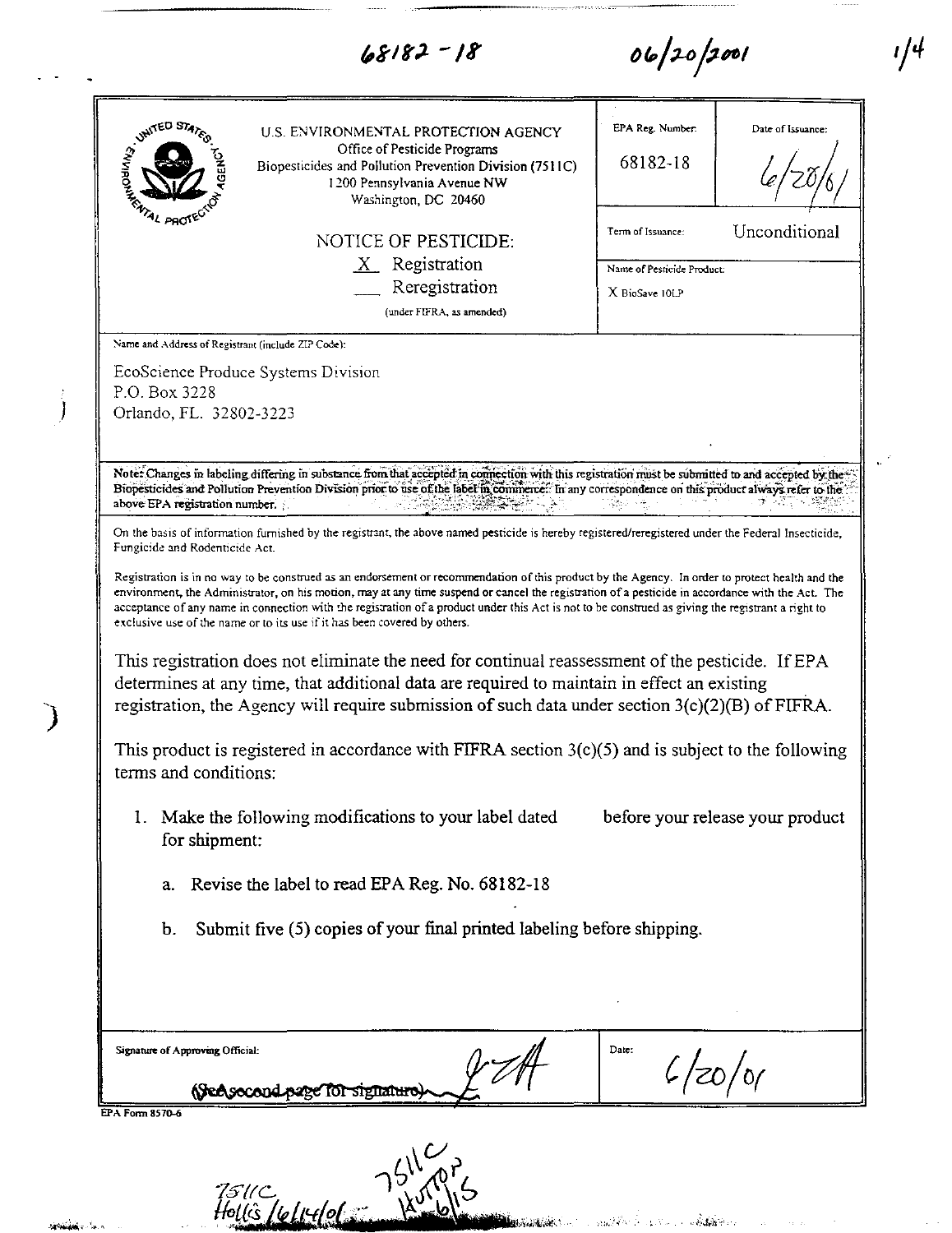Page 2

2. Submit five (5) copies of the revised final printed labeling before you release the product for shipment. Refer to the A-79 enclosure for a further description of final printed labeling.

A stamped copy of the label is enclosed for your records.

•

 $Sincerely,$ Géneral Cuduse

Janet L. Andersen, Director Biopesticides and Pollution Prevention Division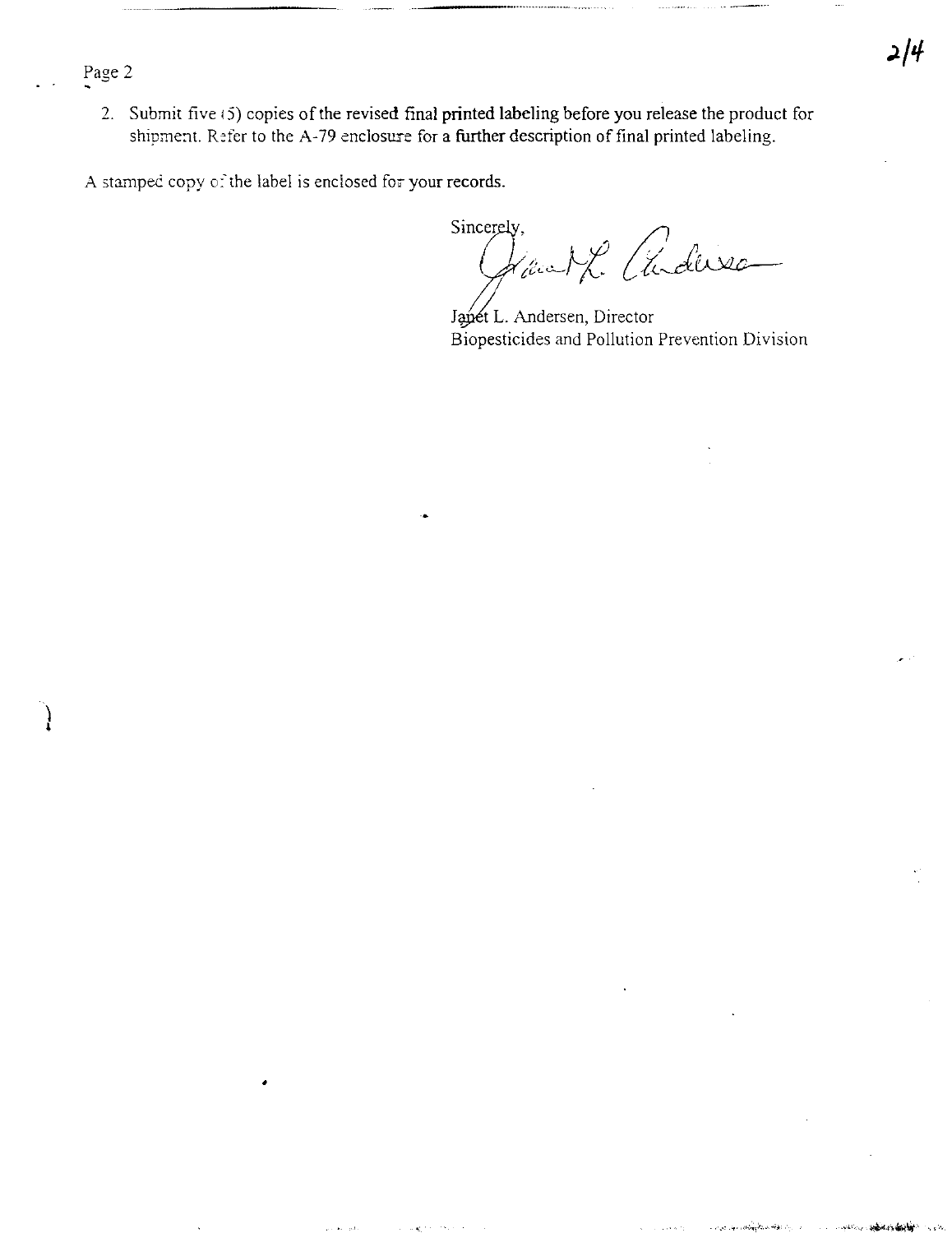## Bio-Save® 10 LP

#### ACTIVE INGREDIENT:

| Note: Contains a minimum of $9 \times 10^{10}$ colony forming units per gram of |  |
|---------------------------------------------------------------------------------|--|
| formulated product                                                              |  |

### KEEP OUT OF REACH OF CHILDREN WARNING

#### PRECAUTIONARY STATEMENTS

Hazards to Humans and Domestic Animals - WARNING: Avoid contacl with skin, eyes and clothing. When mixing wear 'rotectlve eyewear (goggles, face shield or safety glasses). Nash thoroughly with soap and water after handling. Remove contaminated clothing and wash before re·use.

Environmental Hazards: Do not contaminate water when cleaning equipment or disposing of equipment wash waters or rinsate.

|             | <b>FIRST AID</b>                                                                                                                                                                                                                                                                                                                                                                 |
|-------------|----------------------------------------------------------------------------------------------------------------------------------------------------------------------------------------------------------------------------------------------------------------------------------------------------------------------------------------------------------------------------------|
| If in eyes: | - Hold eye open and rinse slowly and gently with<br>water for $15 - 20$ minutes. Remove contact<br>lenses, if present, after the first 5 minutes, then<br>continue rinsing eye.<br>- Call a poison control center or doctor for<br>treatment advice.<br>- Have product container or label with you when<br>calling a poison control center or doctor, or going<br>for treatment. |

#### DIRECTIONS FOR USE

t is in violation of Federal law to use this product in a manner inconsistent with its labeling.

#### GENERAL DIRECTIONS

- Compatible with many common postharvest practices, including fungicide applications.
- Easy to apply with most conventional application equipment.
- Ideal for integrated disease management programs.

Blo-Save® 10 LP is a naturally occurring biological control agent for postharvest applications only. Do not add directly to waxes, soaps or sanitizers. Do not add to chlorinated water. Application of most chemical fungicides should occur after Blo-Save® 10 LP has been applied. Contact your EcoScience technical advisor for more information.

#### CITRUS FRUIT (Lamons. Oranges, Grapefruit)

Blo-Save®10 LP is recommended to aid in the control of green mold (Penicillium digitatum). blue mold (Penicillium italicum) and sour rot (Geotrichum candidum).

Non.recovery Spray: Add 150 grams of product to 10 gallons of water. Agitate the mixture to ensure proper

suspension. Apply by drip or spray system to freshly cleaned fruit, prior to waxing. Apply over soft, clean brushes or donut rolls.

#### **CHERRIES**

Bio-Save®10 LP is recommended to aid in the control of blue mold (Penicillium expansum) gray mold (Botrytis cinerea).

Conventlonal Dip or Drench: Add 150 grams of product to 10 gallons of water. Agitate the mixture to ensure proper suspension. Drench fruit thoroughly. Recycled dip/drench suspension will need to be recharged at intervals dependent on Individual customer use; consult an EcoScience technical advisor for more information.

Overhead Application System: Add 150 grams of product to 10 gallons of water. Agitate the mixture to ensure proper suspension. Apply over conveyor belt or rollers by drip or spray to cherries prior to packaging. Uniform coverage is required. Recycled suspension will need to be recharged at intervals dependent on individual customer use; consult an EcoScience technical advisor for more information. Best control is obtained with an application rate of 1 gallon of suspension to 2,000-4,000 Ibs. of cherries.

#### EPA Reg. No. 68182-XX EPA Establishment No. XXXX Net Contents: 150 grams

 $A$ CCEPTED with COMMENTS In EPA Letter Dated

JUN 2 0 20m

Under the Federal Insecticide.<br>Fundicide, and Rodenticide Act as amended, for the pesticide<br>registered under EPA Reg. No.  $\iota_{6}$ 8182-18

# EcoScience

PRODUCE SYSTEMS DIVISION 153 Sabal Palm Drive, Longwood. FL 32779 Telephone: 877-866-5773; Facsimile: 407-682-8544

> Page 1 of 2 Bio·Save 10 LP Last label revision (3) dated 6/14/01

co zar OTTOCOCCOUTS OF CHIR ZIQ ZOZ

NU COLOT TOOR HT NO? ne